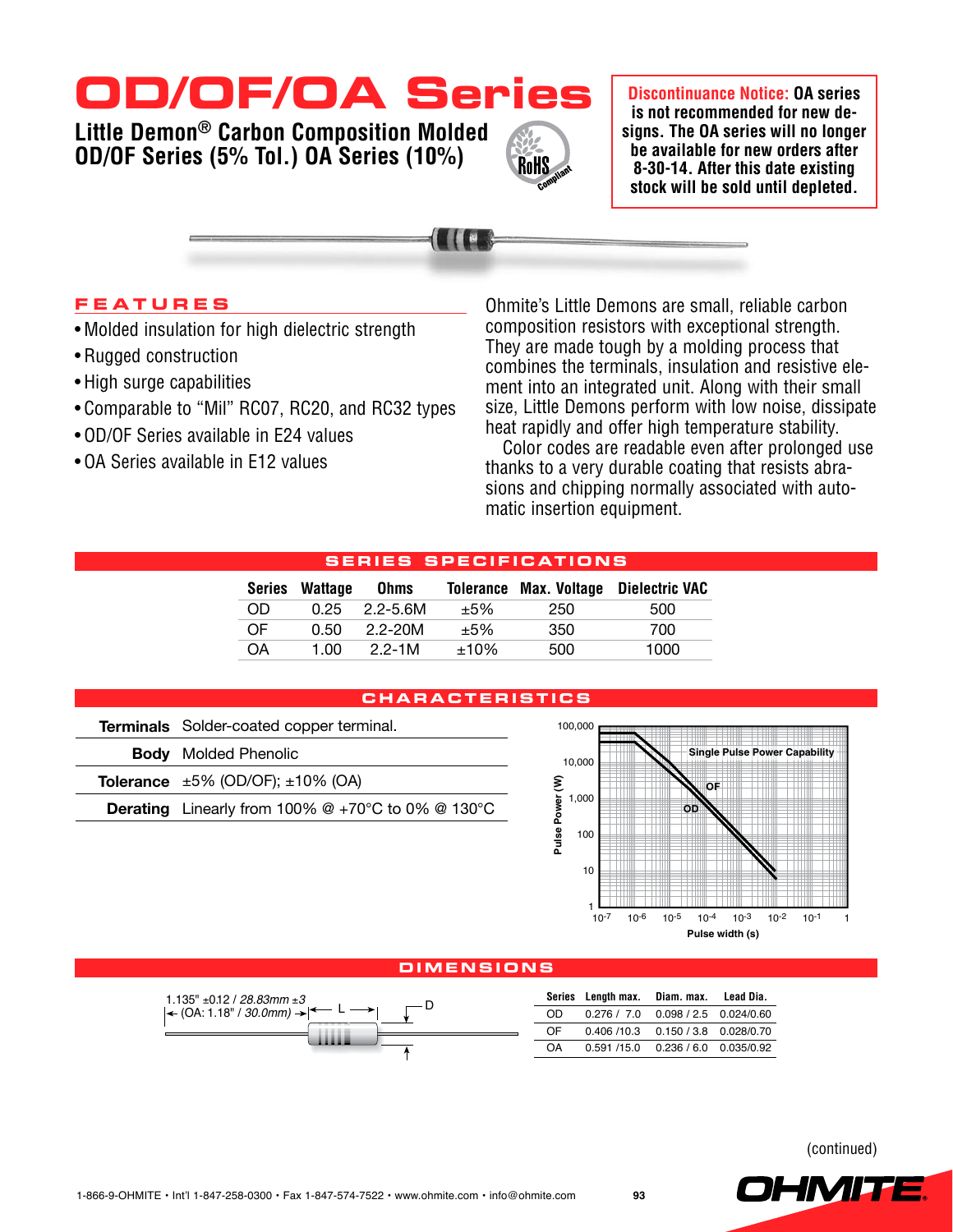# **OD/OF/OA Series**

# **Little Demon® Carbon Composition Molded OD/OF Series (5% Tol.) OA Series (10%)**

## **pa c k a ging**

All resistors are packaged in sealed poly bags with desiccant to maintain a consistent humidity during storage. If parts are removed from the protective plastic bag they should be used as soon as possible or resealed in the plastic bag.

**Storage:** Ohmite recommends storing carbon composition resistors in a controlled environment at a temperature of 5° to 35°C and relative humidity of less than 60%. Inventory should always be used on a first-in-first-out basis.



#### **r e s i s t o r u s e gui d eline s**

Carbon composition resistors are manufactured by extruding a blend of carbon and organic binders inside a phenolic outer body. The extrusion is cut to length, leads inserted, cured, and marked to form a finished resistor. The carbon and binder mixture is adjusted to produce different resistance values. The resistors are sorted for 5%, 10%, and 20% tolerance values.

Carbon composition resistors are able to withstand larger short-term pulses and higher voltages than film resistors and are virtually impervious to ESD events (Electro-static discharge). Carbon composition resistors are also sensitive to

moisture and, therefore, storage recommendations should be adhered to. Generally, any moisture absorbed during storage will be "baked out" during the soldering operation. If the product is stored properly the resistance shift during the soldering operation will be minimal, less than 2% or 3%.

**Carbon composition resistors are highly hygroscopic** and changes in resistance value can occur if too much moisture is absorbed. For this reason, it is recommended not to use water or water-soluble solvents to clean these components. Alcohol or hydrocarbon solvents are recommended for rinsing.

### **b a ke pr o c e d ure**

| A. Heat Treatment                                       | C. Solder heat test after treatment |                                    |                |                                                                                    |  |
|---------------------------------------------------------|-------------------------------------|------------------------------------|----------------|------------------------------------------------------------------------------------|--|
| 110°C ±10°C<br>15 hours                                 | <b>Type</b>                         | Solder<br>Temp.                    | Dip<br>Time    | <b>Evaluation</b>                                                                  |  |
| <b>B.</b> Frequency of<br>heat treatment<br>1 time only | 0D<br>0F<br>body                    | $300^{\circ}$ C<br>$350^{\circ}$ C | 3 sec<br>3 sec | within $\pm 3\%$<br>within $\pm 3\%$<br>*Depth of Immersion: 3mm from the resistor |  |

#### **D. Cautions**

*Solderability:* may be affected due to oxidization of lead wire *Resistance value:* some units may not completely recover to original value.

*Soldering heat:* some treated product may have substantial resistance change during soldering operation. It is recommended that parts be tested to evaluate soldering heat effects.

#### **O R D ERING IN F O RMATI O N**

• OD/OF Series available in E24 values

• OA Series available in E12 values